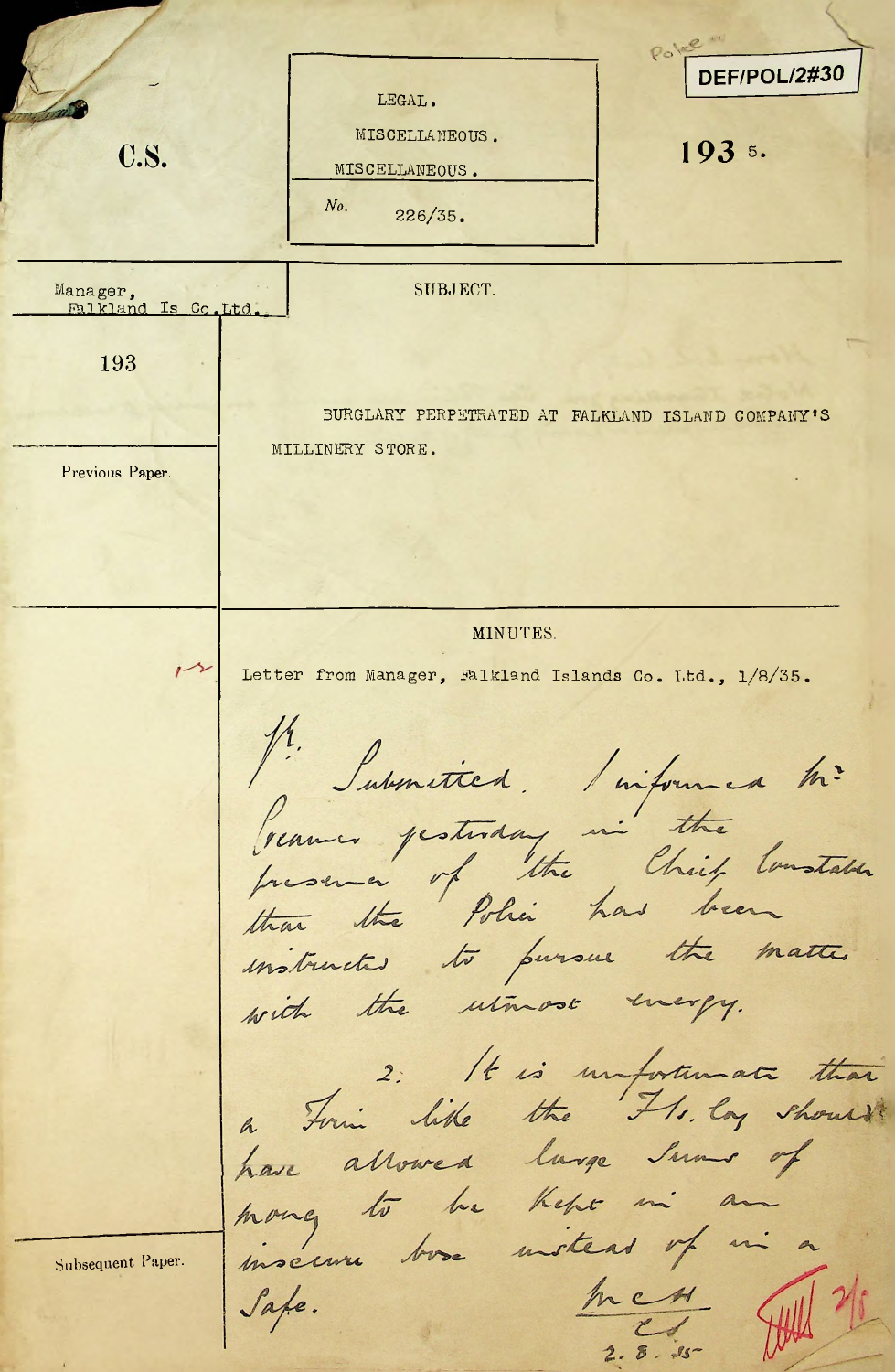Letterto Manager. Holo. 1/92  $\odot$ Chief Constate To note.  $7.8.35$ Hon. Col. Secty Noted thanking you . The Police are making engineer & enclean  $9935 \mathcal{L}$  $c c$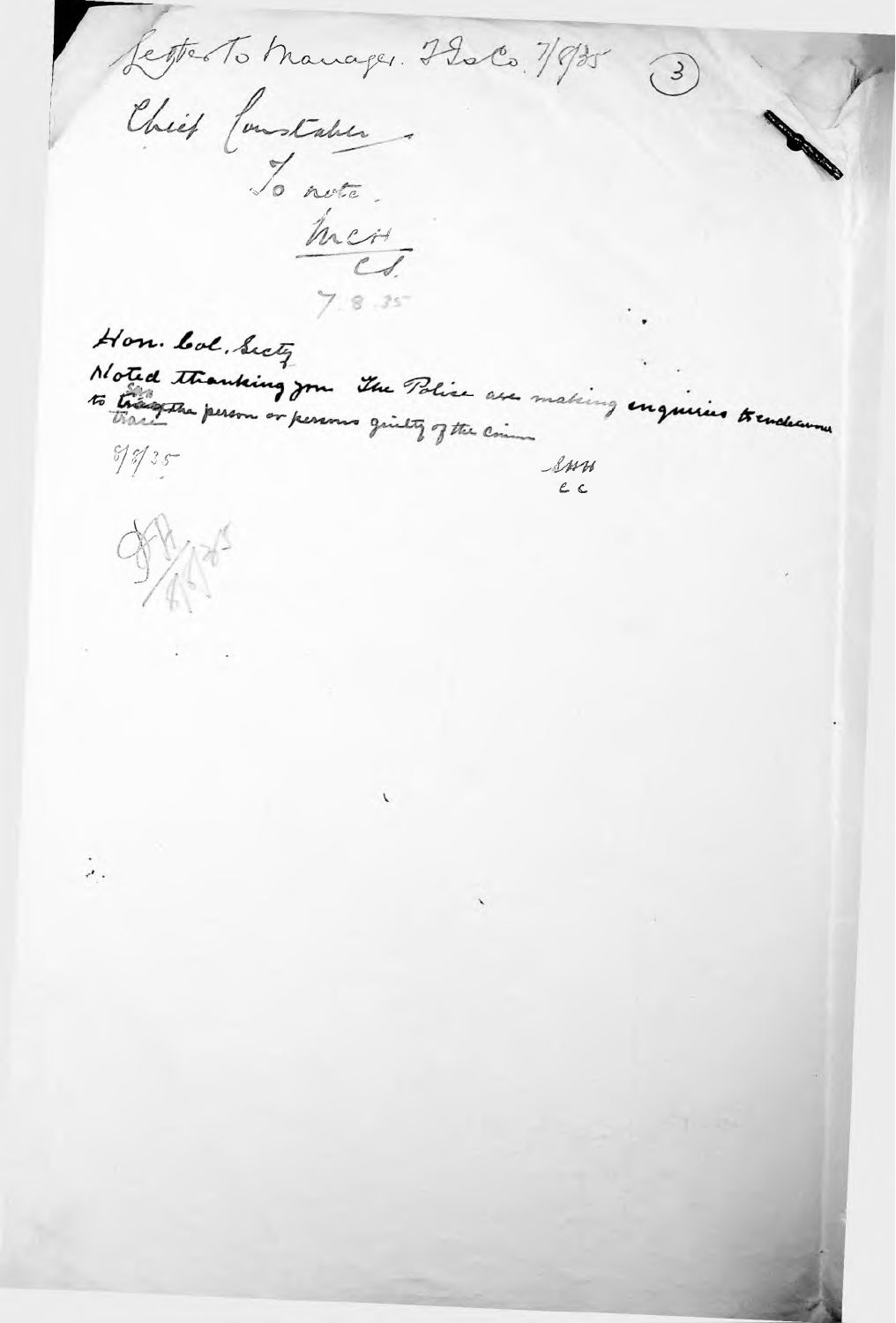$\bullet$   $\sim$   $\bullet$ Chr Falkland Islamds Company

INCORPORATED BY ROYAL CHART REGISTERED 1902.

AGENT FOR LLOYDS AGENTS FOR THE PACIFIC STEAM NAVIGATION COMPANY.

/

Stanley.

TELEGRAMS, FLEETWING PORTSTANLEY VIA RADIO. 1St August, 1935. 19

Sir,

I have to advise you that a serious and apparently very determined burglary was commited during the night of the 31st July / 1st August at the Millinery Department of this Company's West Store premises.

2. It is evident from an inspection of the premises that the burglar was unsuccessful in forcing a window on the East side of the building, just inside the West Store Yard, and that he then forced open one of the North windows which face directly on to Ross Road. He appears to have confined his attention to a fireproof strong-box containing some days' cash takings; this was found forcibly broken open and a sum in notes, amounting to some £ 90-odd was missing. A cheque and some silver and copper, though in the same compartment as the notes, had not been taken.

3. I have furnished the Chief Constable with a number of notices offering a reward of £ 50 for information which will lead to the culprit'<sup>s</sup> conviction and I trust that the Colonial Government will, through its proper Departments, prosecute the most rigorous enquiries in an endeavour to trace the author of this crime which, having regard to its obviously careful planning and bold accomplishment,

The Honourable

The Colonial Secretary,

STANLEY.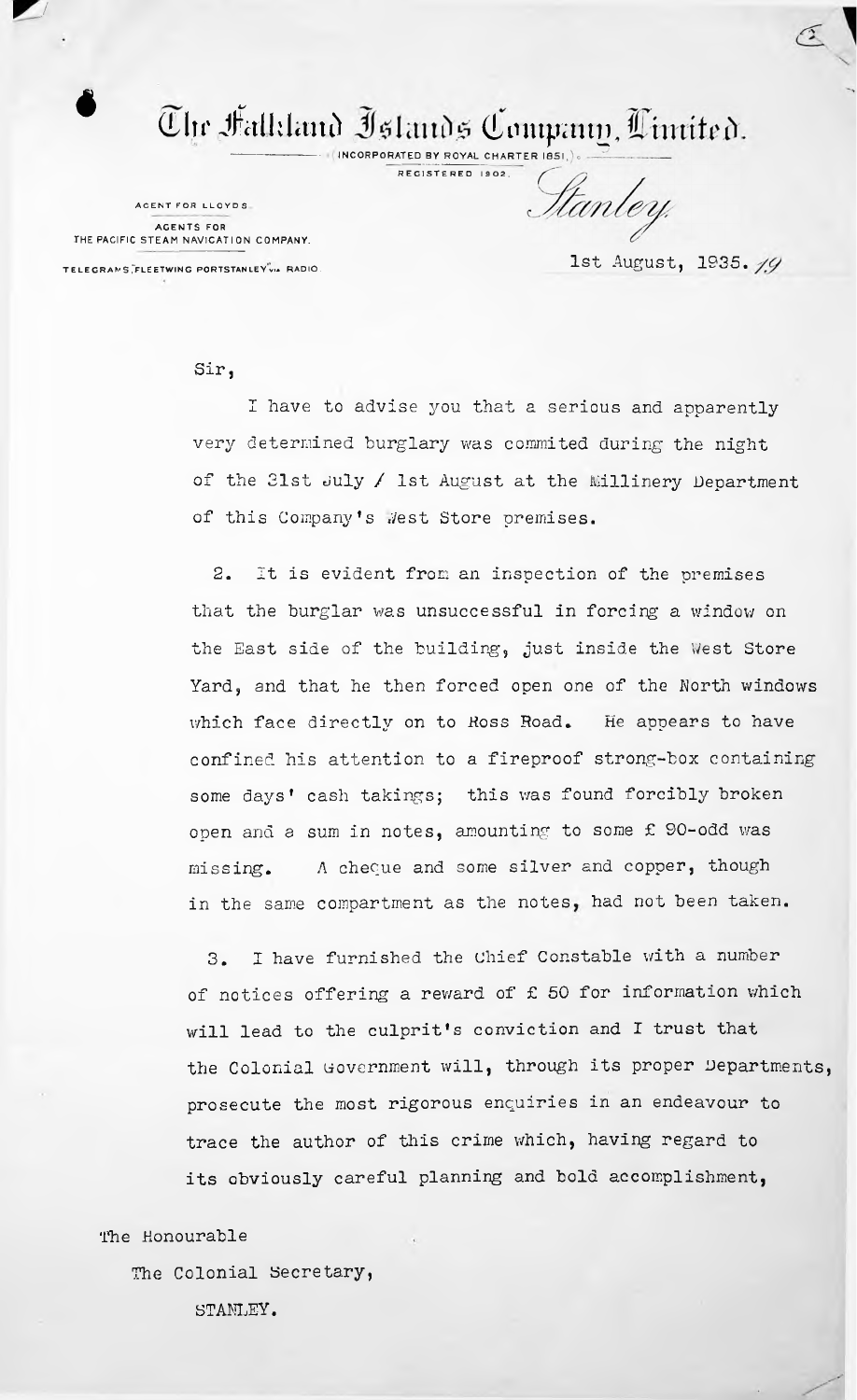

is of a type up till now happily rare in the Colony.

4. While I have referred to the burglar in the singular there are reasons for believing that the burglary was probably the act of two or more persons.

I am,

Sir,

Your obedient servant,

Rreames

 $\mathcal{D}$